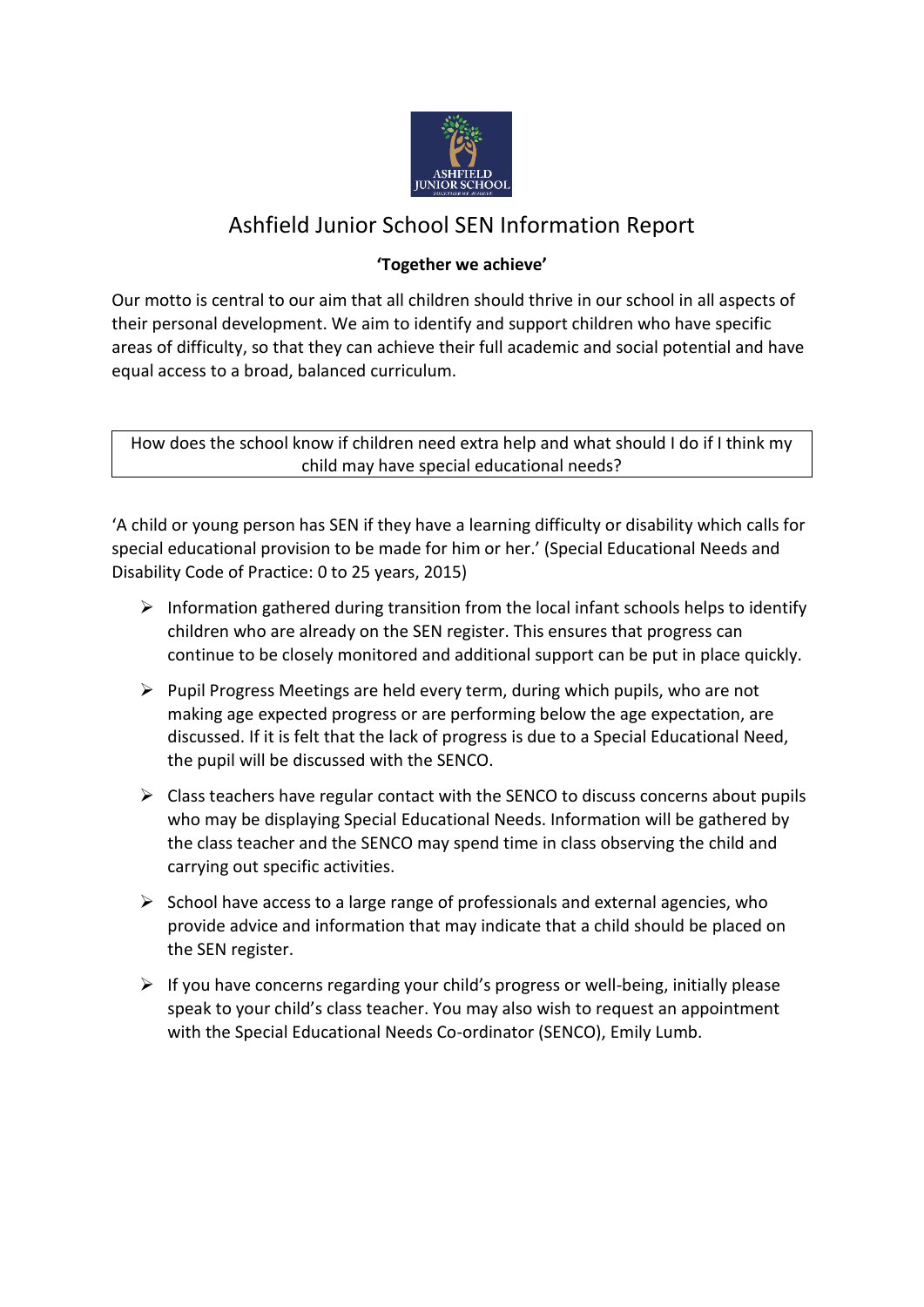- $\triangleright$  Pupils will receive high quality teaching and class teachers set high expectations for all pupils in their class. The class teacher and teaching assistants will provide additional support for individual pupils, with support from the SENCO.
- ➢ At Ashfield Junior School, we have a large team of highly experienced Teaching Assistants, who provide support for all children, including those who require additional support.
- $\triangleright$  Pupils on the SEN register will have a Learning Plan with SMART (Specific, Measurable, Achievable, Realistic, Time-scaled) targets to help them progress academically. The Learning Plans are usually made up of a combination of academic and social targets.
- $\triangleright$  Support Plans will be written twice a year, in September and again in February. In February the current plan will be reviewed, before new targets are written for the next plans which are then reviewed in July, before the end of the school year.
- $\triangleright$  Targets are regularly monitored and amended where necessary to ensure they are always relevant, in order for the child to make progress.
- $\triangleright$  Pupils may be provided with specialist resources that are specific to their needs, for example wobble cushions, sloped writing boards, coloured reading overlays and enlarged keyboards.

# How will the curriculum be matched to my child's needs?

- ➢ At Ashfield Junior School, we have worked hard to develop a broad and varied curriculum, with sport and arts having a high focus, which makes learning meaningful and enjoyable for all pupils.
- $\triangleright$  Lesson activities match the needs and abilities of all pupils, with appropriate resources and effective differentiation in place where necessary.
- ➢ Children are encouraged to self-reflect and assess their own work in order to develop an independent way of thinking and promote self-belief.
- $\triangleright$  Additional support through the use of TAs or specialist resources is provided where appropriate to ensure all children, including those with SEND, can access the curriculum.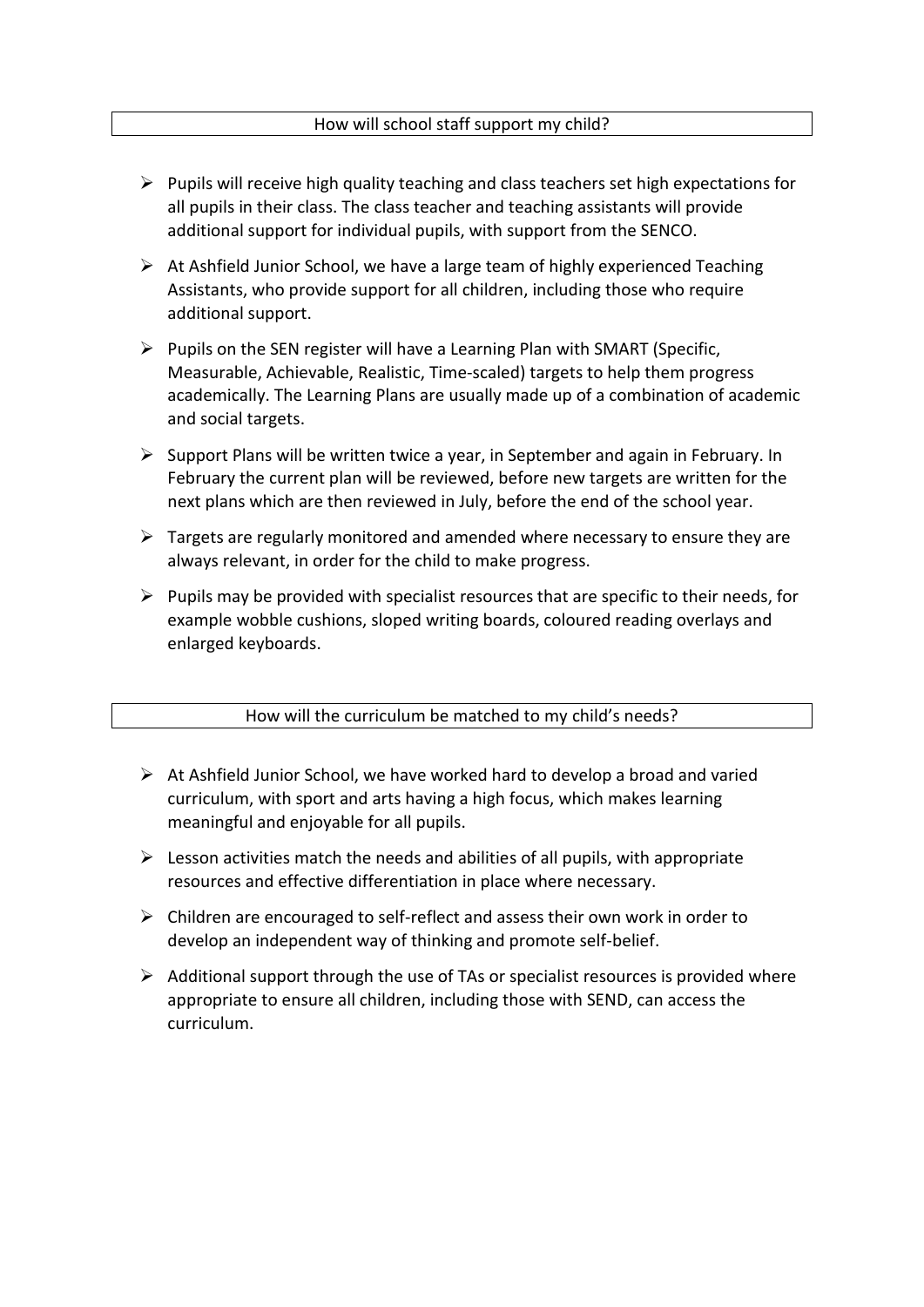# How will I know how my child is doing and how will school help me support my child's learning?

- ➢ At Ashfield Junior School, we hold two parents' evenings a year, one in the Autumn term and the second in the Spring term. These meetings are an opportunity for parents to discuss their child's progress with class teachers. As a result of COVID, this academic year these meetings have been held online as video calls. Where technology hinders this, telephone calls have been arranged or on occasions, a meeting outside the building has been held.
- $\triangleright$  In the Summer term parents will receive an end of year report.
- $\triangleright$  Parents do not have to wait until parent's evenings to discuss their child, if there are questions or concerns, these can be addressed through our Class Dojo communication system or by making an appointment to see the child's class teacher.
- $\triangleright$  Children on the SEN register will have a Learning Plan which is shared electronically with parents. These plans are written and reviewed twice a year and show clear targets that the child is working towards, as well as information to parents about support they can give at home.
- $\triangleright$  Teachers are continually assessing pupils to ensure they know where each child is academically and what their next steps for learning are.
- $\triangleright$  Formal assessments are carried out each term and the results from these are tracked on DCPro, so senior leaders have a clear overview of not only individual progress, but also class and whole school.
- $\triangleright$  Following assessments, class teachers, the Headteacher and the Assessment Lead hold pupil progress meetings, which determine what extra support and intervention is needed.

#### What support will there be for my child's overall well-being?

- ➢ Our safeguarding team at Ashfield Junior School, consists of Elaine Thwaites (Education Support Manager & Designated Safeguarding Lead), Sue Frost (Head and Deputy DSL) and Emily Lumb (SENCO). They meet on a regular basis to discuss the well-being needs of pupils and identify where additional support may be required.
- ➢ Mrs Lumb and Mrs Thwaites work closely with Mr Kyle (PSHE co-ordinator) to monitor the provision for pupils with additional social and emotional needs.
- ➢ A member of our Teaching Assistant team is carrying out the Emotional Literacy Support Assistant (ELSA) training, which will be a huge asset in the future to support our pupils with social and emotional needs.
- $\triangleright$  Information about individual medical needs is held in the school office and by relevant class teachers. Where necessary, Individual Health Care Plans are written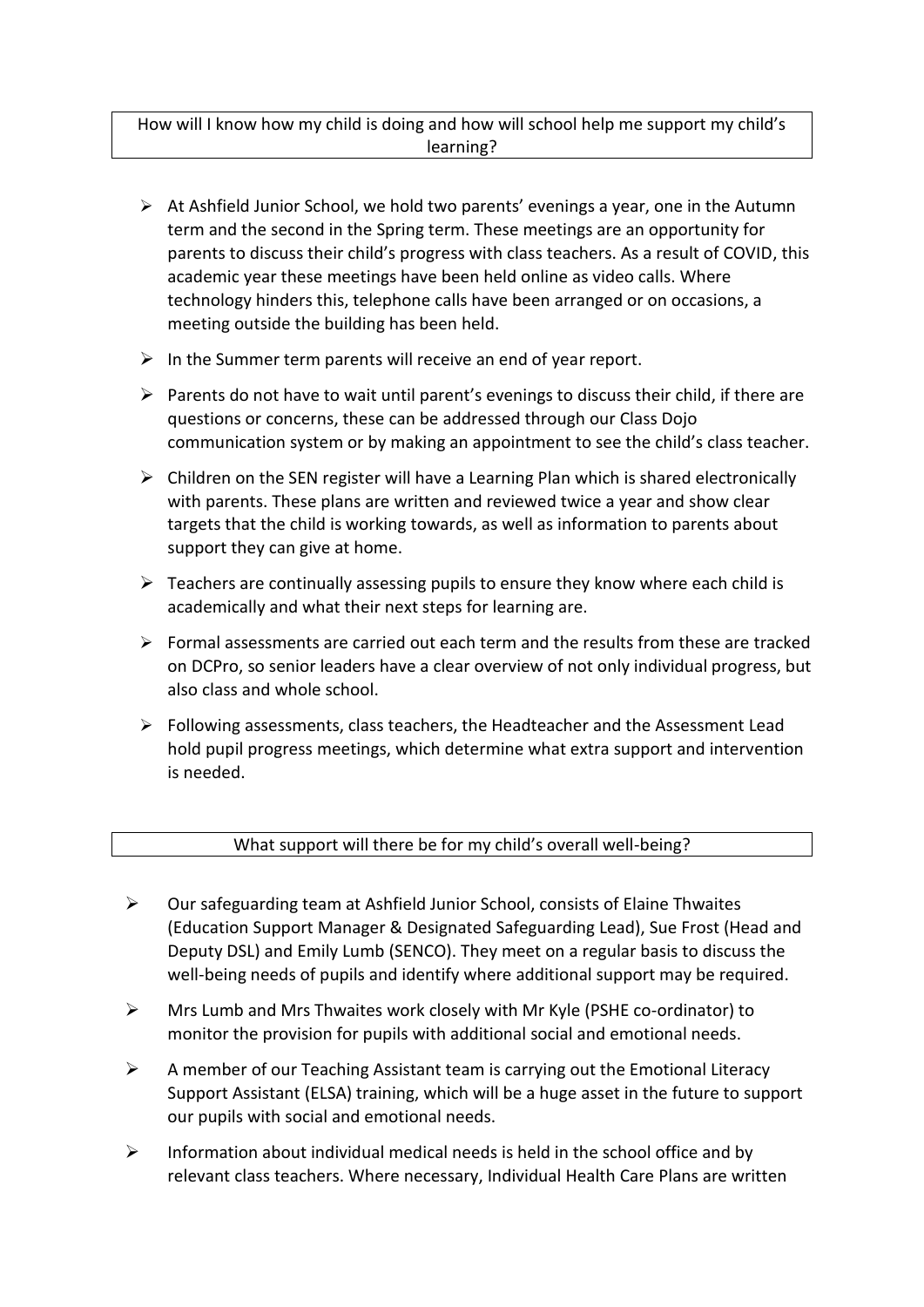with parents to support pupils with specific medical needs. This information is readily available to share with appropriate adults working in school.

- $\triangleright$  Staff are given necessary training for specific medical needs e.g. epi-pen training, diabetes, asthma and epilepsy awareness.
- $\triangleright$  Ashfield Junior School have a clear Behaviour policy and all staff are expected to lead by example and take responsibility for behaviour. Parents are involved in the positive behaviour approach that we take to incidents of negative behaviour.
- $\triangleright$  Detailed risk assessments are undertaken before any educational visit off site, with ratios of adults to children being thought about carefully, including extra support that may be needed to support SEND pupils.
- $\triangleright$  Pupils are encouraged to contribute their views about school life, through the school council, which meets regularly throughout the school year. There are representatives from each class in the school.
- ➢ Each year, pupils with an Education, Health and Care Plan (EHCP) complete a Pupil Profile page to express their views about school, before their Annual Review meeting.

#### What specialist services and expertise are available at or accessed by the school?

- $\triangleright$  In order to access support and advice from external specialists, an Early Help form needs to be completed. This form is usually completed by Emily Lumb (SENCO) or Elaine Thwaites (Education Support Manager) in conjunction with parents, who must give consent for the information to be shared with the appropriate services. The views of the parents and school are expressed in the form, in order to build a big picture of the support needed and the desired outcomes for the child.
- ➢ Support from the following services can be accessed through Early Help:-
	- **Educational Psychologist** this will provide information about a child's general learning ability. An assessment may identify where a pupil would benefit from the support of the **Behaviour and Emotional Wellbeing Officer** (BEWO)
	- **Access & Inclusion Officer**
	- **Specialist Advisory Teachers** (SATs) This broad team cover Speech & Language, Visual or Hearing Impairment, Physical & Medical difficulties and Autism Spectrum Conditions.
- ➢ Referrals can also be made to **Occupational Therapists**, **Physiotherapists**, the **Continence Team**, **Child & Adolescent Mental Health Service** (CAMHS), **Barnardo's** and **Family Action**.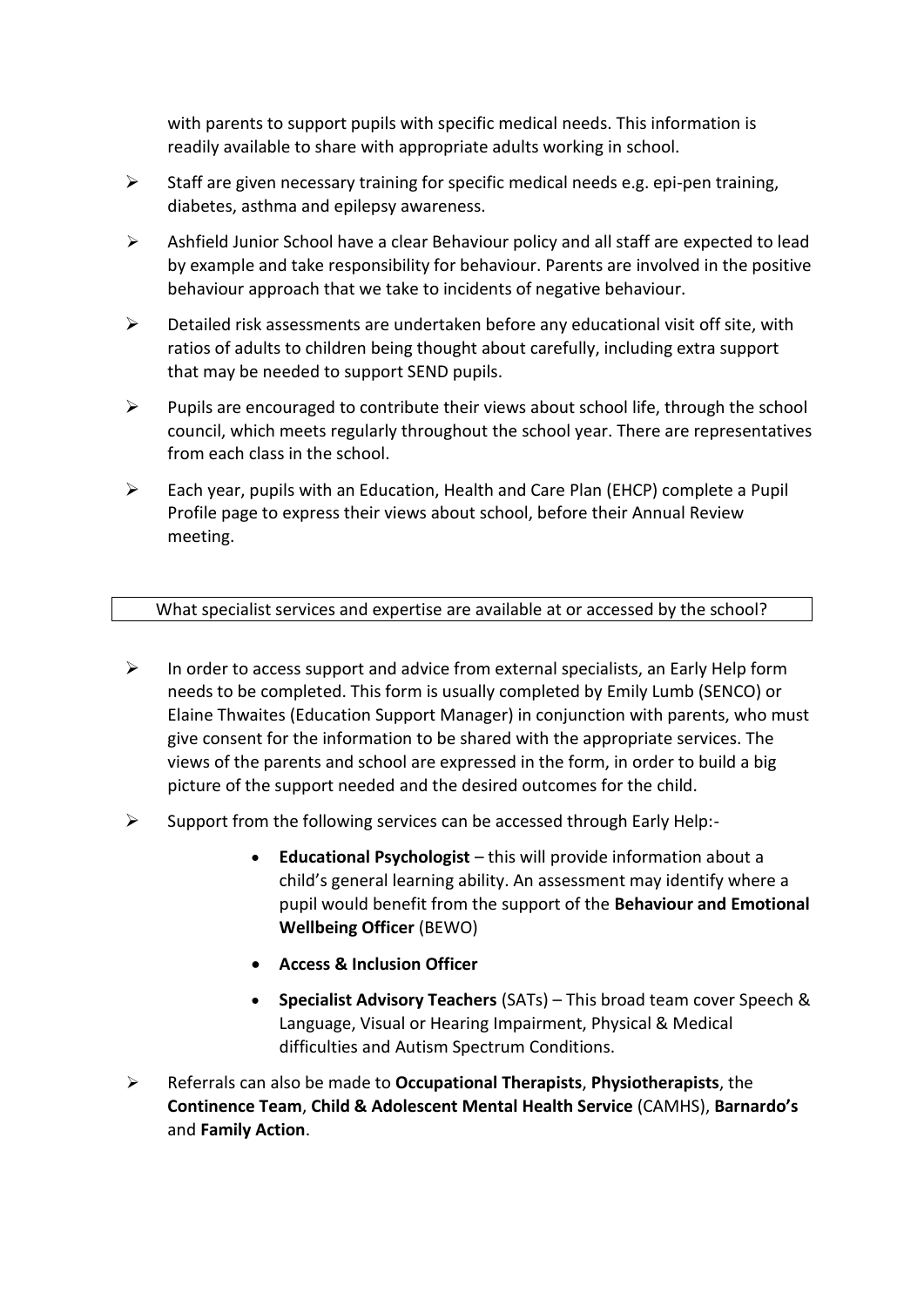$\triangleright$  If advice is given by an external agency, this will usually be incorporated into a child's Learning Plan, so specific targets and strategies can be adopted.

#### What training have the staff had who are supporting children with SEND?

In September 2021, we were awarded designation for running Cumbria Research school for the EEF Research School network. Staff have regular access to the latest evidence and research and can be directly involved in professional development opportunities, including working with other schools.

We currently have members of staff who are trained in the following areas:

- ➢ ACEs Training
- $\triangleright$  Medical condition awareness training Anaphylaxis and Epi-pen, Diabetes (Advanced Level), Certificate in Administering Mediation in Schools, First Aid in Schools, Paediatric First Aid
- ➢ Areas of SEND Awareness Training Autism, Numicon, Phonics, Decider Skills, Positive Behaviour in the Playground, Behaviour Management Masterclass, Understanding Behaviour that Challenges, Understanding Children's and Young People's Mental Health
- ➢ Kidsafe
- ➢ Friends Resilience
- ➢ Emotional Literacy Support Assistant (ELSA)
- ➢ ELKLAN Speech and Language Support
- $\triangleright$  Counselling Skills
- $\triangleright$  Making best use of TAs
- ➢ Being an Outstanding TA

# How will my child be included in activities outside the classroom, including school trips?

- ➢ At Ashfield Junior School, we strongly believe all learners are entitled to the same access to extra- curricular activities, including after school clubs as well as trips off the school site.
- ➢ We are committed to make reasonable adjustments to ensure our SEND pupils can participate in all areas of the school curriculum.
- $\triangleright$  When coaches deliver after school clubs, where necessary, they are supported by an experienced member of staff, to ensure consistency for individual pupils' needs.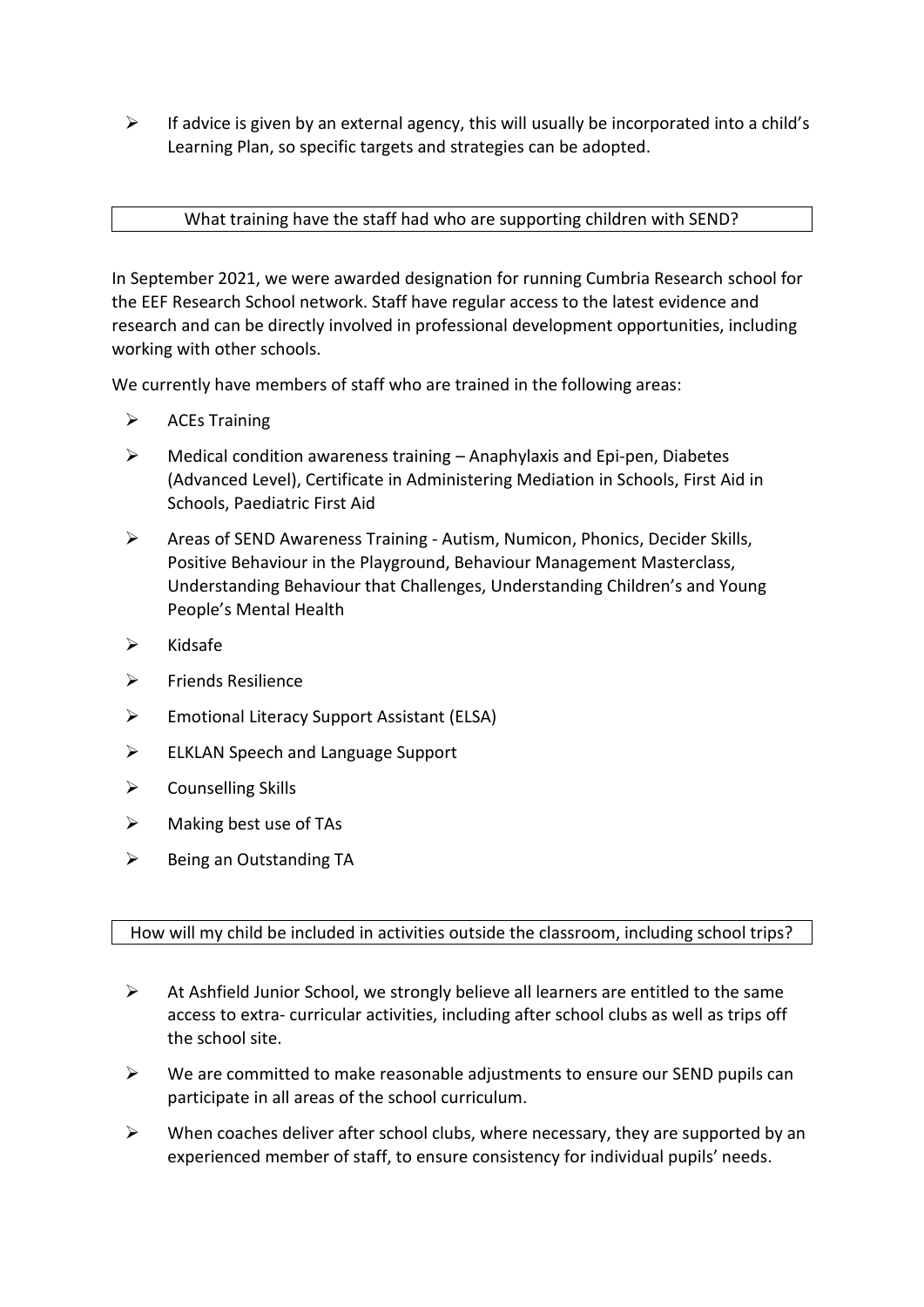$\triangleright$  Extensive risk assessments are carried out before any off site visit, ensuring staff are fully informed of specific needs and the adjustments which may have to be made, to ensure participation.

How accessible is the school environment?

- ➢ Ashfield Junior School is all on one level, which is fully accessible for a wheelchair. The playground and field areas are accessible via a ramp.
- $\triangleright$  We have a large disabled toilet, with changing facilities.
- $\triangleright$  We have recently developed a 'sensory room' with a sensory pod, which provides a calm, quiet space for anyone who needs it.
- $\triangleright$  Disabled parking is available on the school site.
- $\triangleright$  Technology is available to assist pupils with their learning as appropriate.

How will the school prepare and support my child to join the school or transfer to a new school?

Year 2 to Year 3:

- $\triangleright$  During the summer term, transition meetings are held between class teachers from Ashfield Infant School and Ashfield Junior School, where all Year 2 children are discussed. Discussions are held with staff from other local infant schools as necessary.
- $\triangleright$  The SENCOs from both schools meet to discuss pupils with SEND and pass on information confidentially.
- $\triangleright$  If a child in on an Early Help, staff from our school will attend Team Around the Family (TAF) meetings, during the summer term.
- ➢ Transition activities are planned in the second half of the summer term for all Year 2 pupils.
- $\triangleright$  Enhanced transition is made available for children who are identified as needing it. by the infant schools.

Year 6 to Year 7:

- $\triangleright$  During the summer term, class teachers meet with secondary schools to pass on relevant information about all children in Year 6.
- ➢ The SENCO and Education Support Manager have a conversation with the SENCOs and Heads of Year from the secondary schools, these may take place in person or via TEAMs. All paperwork is passed on confidentially at the end of the school year.